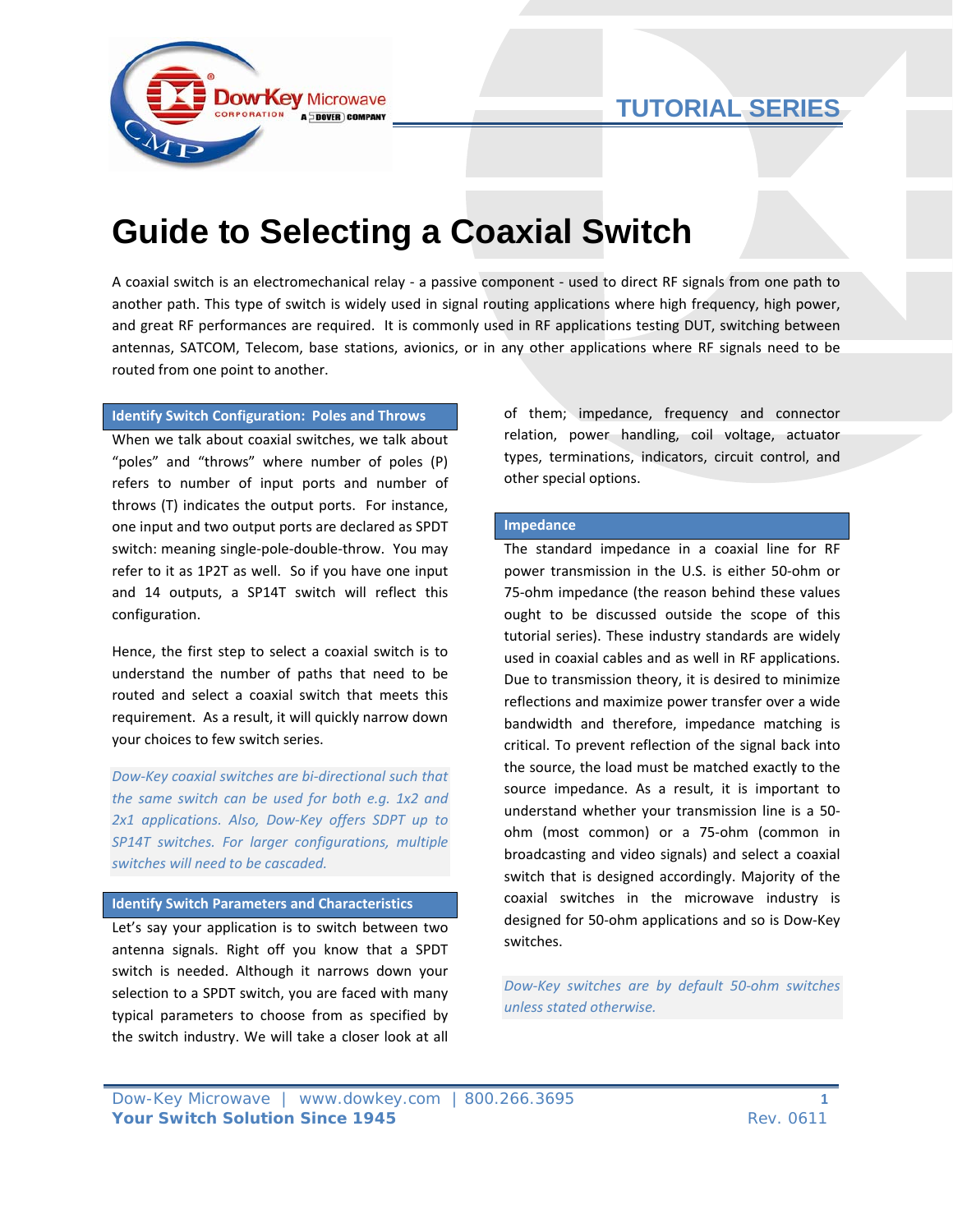

## **Frequency and Connector Types**

Next step in selecting the appropriate coaxial switch for your application is to specify the frequency of your application. Coaxial switches can handle signals as high as 40 GHz, where different switch series support different range of frequencies. Before digging deeper into the Dow‐Key switches, it is critical to understand that the frequency range is limited by the type of connector one selects. The reverse can be said as well, that the required frequency limits the type of RF connector one can select.

For 40 GHz applications, 2.9 mm connectors must be used as it is designed specifically for high frequency applications. SMA connectors are most commonly used as it can handle up to 27 GHz. Next popular connectors are N and TNC type and they operate up to 12.4 GHz. Lastly, Dow‐Key also offers BNC connectors that go to 4 GHz. With better understanding of the limitation each connector type puts on the operating frequency, Dow‐Key coaxial switch series are offered with the following connector options:

- DC-4 GHz (with BNC connector)
	-
	- DC-12.4 GHz (with N or TNC connector)
- DC-18 GHz (with SMA connector)
- DC-26.5 GHz (with SMA connector)
- DC-40 GHz (with 2.9 mm connector)

### **RF Power Handling**

Power handing capability is often a key specification in an application and in selecting components. How much power a switch can handle depends on the mechanical design, materials, and connector type used in a switch. External factors such as frequency of operation, ambient temperature and altitude over sea level, further limits the power capacity in a switch.

The average power a.k.a. CW (Continues Wave) is summarized in the Power Chart shown below. Note how the power capability decreases as the frequency increases. This power chart is based on ambient temperature (40 degree C), at sea‐level, at a VSWR of 1.0:1 and non‐switching condition. If any of



this factors changes, the power will be derated. Dow‐Key further offers high power options for most switches and this is indicated by the 'A' option. Note that N and TNC connectors can handle higher power compared to the SMA connector at the same frequency. The SC‐connector can handle the most power compared to all other connectors.

It is recommended to contact Dow‐Key's technical team for peak‐power and derated power conditions.

### **Coil Voltage**

Now that we have figured out the most critical specs of a coaxial switch, we are faced with a range of selections that solely depends on the user's preference.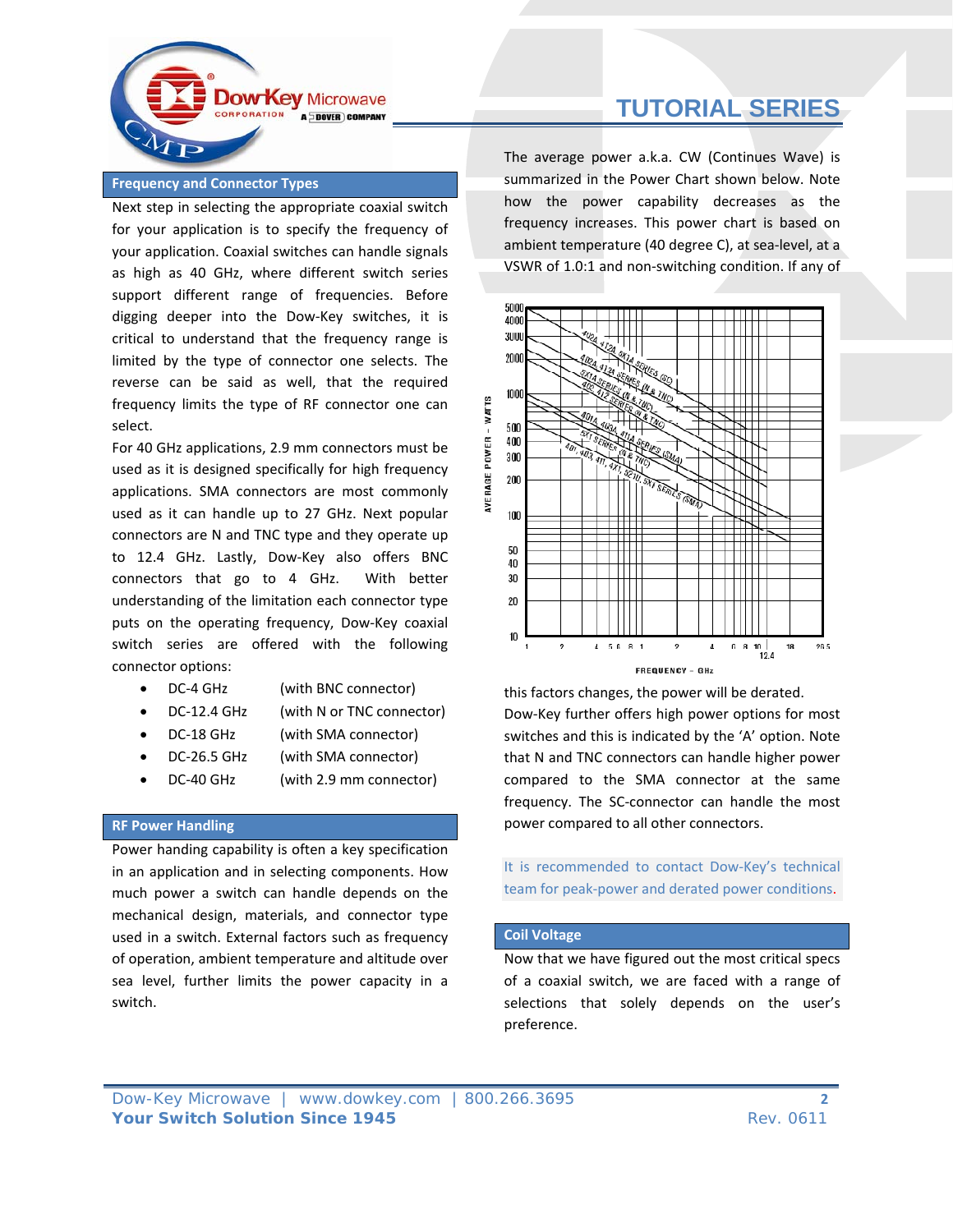

As coaxial switches consist of solenoid coils and are in present of magnets, DC voltage is needed to force the relay to switch to a RF position using magnetic field theory. Therefore, one needs to select a coil voltage. Most common Dow‐Key coil voltage options are:

| <b>Coil Voltage</b> | <b>Voltage Range</b> |
|---------------------|----------------------|
| 12 Vdc              | 11-14 Vdc            |
| 15 Vdc              | 13-17 Vdc            |
| 24 Vdc              | 20-28 Vdc            |
| 28 Vdc              | 24-32 Vdc            |

For other coil voltage requirements contact Dow‐ Key's technical team.

## **Actuator Type**

An actuator is refereeing to the electromechanical mechanism that transfers the RF contacts from one position to another in a switch. Most Dow-Key actuators use magnetic solenoids acting on a mechanical linkage to the RF contacts. When selecting a switch, you are faced with four different actuator types, depending on the switch series.

*Failsafe Type:* A failsafe switch by default connects the input to a known output without any power applied to the switch. It requires continuously applied DC voltage to maintain RF connection to any other position. Hence, at power loss a failsafe switch will actuate to its default position.

# This option is available with SPDT, 2/3 and Transfer DPDT switches.

*Pulse Latching:* A latching switch maintains its position and draws continues current to do so, until a pulsed DC voltage commands the switch to change

# **TUTORIAL SERIES**

its position. Hence, at power loss a pulse latched actuator remains in its last position.

This option is available with SPDT, 2/3 and Transfer DPDT switches.

*Latching Self Cut‐Off:* Like the pulse latching actuator the switch stays in its position until a pulsed DC voltage commands the switch to change RF path, and at power loss a latching self cut‐off actuator remains in its last position. However, the difference lies in that a self cut‐off latching switch only draws current when changing its position and stops drawing current to keep its position. For power sensitive applications, this is the best actuator option.

### This option is available with most coaxial switches.

*Normally Open:* In a normally open switch, all RF paths will remain open by default. The switch needs to be commended through a DC voltage to close a RF path and it draws continuous current to remains in its position. Hence, at power loss a normally open actuator will open all its RF paths.

# This option is available with multiposition SPnT switches.

**Suppression Diodes:** Failsafe, Pulse Latching, and Normally Open actuators are also offered with suppression diodes. What it does is to limit voltage spikes or reverse current from entering the electrical circuitry of the switch and therefore prevents the switch from being damaged if such incidents would occur.

Suppression Diodes are by default included in all Latching Self Cut-Off actuators. This feature can be added to non‐TTL switches.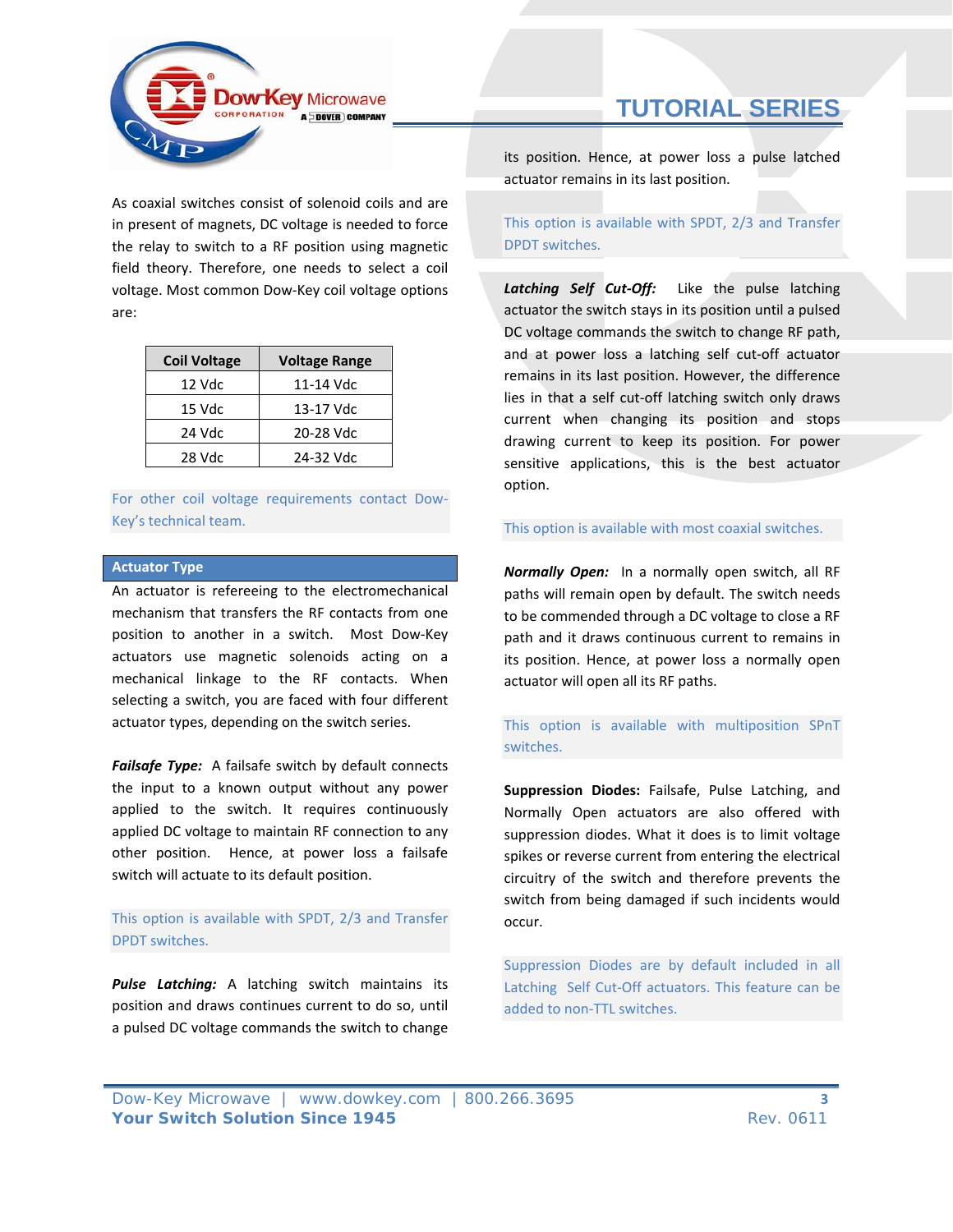

## **Terminations**

Dow‐Key offers terminated switches as an option; either internal or external terminations. A RF coaxial termination provides a resistive power termination, to properly terminate the output port as shown below for a SPDT switch.



Terminations are available in various power ratings and Dow‐Key usually offers 2W 50‐ohm and 5W 50‐ ohm terminations.

### **Indicators**

Dow‐Key offers mechanical indicators as an option with all coaxial switches. This form of indicator (as shown in below figure for a SPnT switch) closes internally a mechanical path when corresponding RF position is closed. Consequently, when the RF path is off (open) the indicator opens its corresponding mechanical path.



Thus in order to monitor the indication of the switch position, the user needs to create a circuit between the mechanical indicator paths such when the path is closed it closes the external circuit, and the when switch position is off the external circuit will be opened.

### **Circuit Control**

The user has the option to control a coaxial switch with TTL logic or CANBus interface.

TTL logic stands for Transistor-Transistor Logic and is a well known control signal in the digital world. Dow‐ Key offers both Low and High TTL logic levels with voltage levels as shown below.

|                   | <b>TTL High</b><br><b>Option</b> | <b>TTL Low</b><br><b>Option</b> |
|-------------------|----------------------------------|---------------------------------|
| Path is $ON('1')$ | $2.4 - 5.5$ Vdc                  | $0-0.8$ Vdc                     |
| Path is OFF ('0') | 0-0.8 Vdc                        | $2.4 - 5.5$ Vdc                 |

Suppression Diodes are by default included in all TTL options. Naturally, this cannot be combined with actuator types that call out suppression diodes, as this is already included in the TTL option.

CANBus (Controller area Network) switches are designed mainly to be used with our Build Your Own Switch Solution Kit, but it can also be used independently for the software savvy user. CANBus technology provided an easier way to integrate switches into a system level solution compared to TTL logic.

CANBus is a 4‐wires serial bus with CAN L and CAN H sending and receiving messages (but not simultaneously). Below chart shows the control pins available on a CANBus switch.

|       | <b>CANBus</b> |
|-------|---------------|
| Pin 1 | $+12$ Vdc     |
| Pin 2 | CAN L         |
| Pin 3 | CAN H         |
| Pin 4 | RTN           |